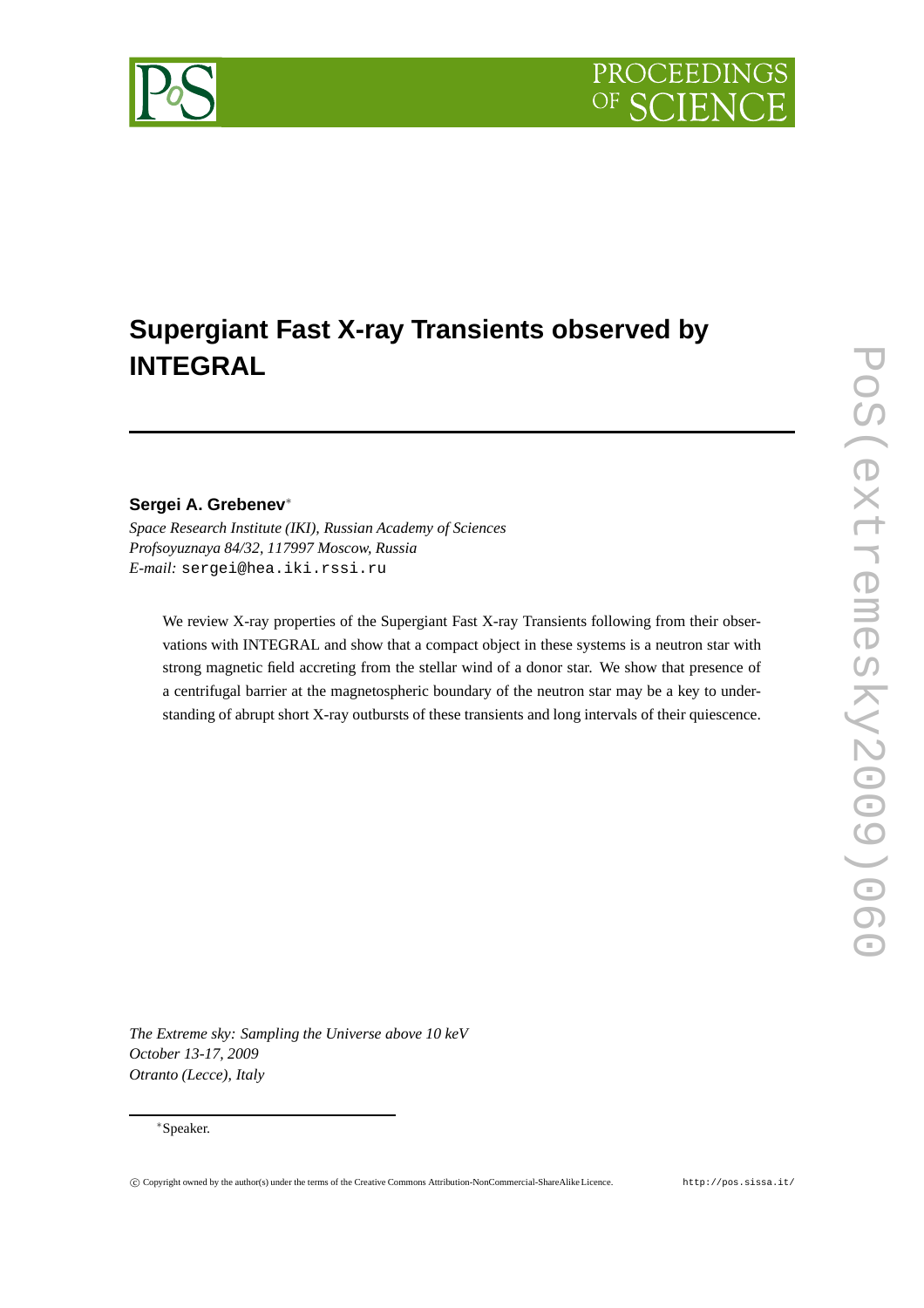#### **1. Introduction**

Only a few of ∼ 50 high mass X-ray binaries (HMXBs) known before the launch of IN-TEGRAL had supergiants of early (O-B) spectral types as optical counterparts (most of HMXBs contained Be-stars). In spite of different origin of compact objects (e.g., a black hole in Cyg  $X-1$ or neutron stars in Vela X-1 and 4U 1700-37) all these HMXBs were bright quasi-persistent X-ray sources powered completely or in part by accretion from the stellar wind of the supergiant. The observed amount of such sources, small in comparison with theoretical expectations, was explained by inhibition of steady accretion in a numerous 'dark' population of the sources due to a centrifugal barrier at the magnetospheric boundary of the neutron star – the so-called "propeller effect" [6].

The situation became more complex with INTEGRAL that (thanks to its high sensitivity in hard X-rays, large fields of view of main telescopes and long uninterrupted observations of the Galactic disk and Galactic center regions [14]) discovered two completely new groups of supergiant X-ray binaries (SXBs): 1). "strongly absorbed sources", enshrouded in the very dense opaque wind and thus invisible in the standard X-ray band, and 2). "supergiant fast X-ray transients" (SFXTs), flaring up in X-rays for rather a short (one day or less) time (see for review [8, 11, 1]). The latter sources and actual mechanisms of their outbursts are the subject of our report.

#### **2. Observations**

Since the discovery of first SFXTs [13, 12, 7, 4] the amount of known sources of this type increased significantly. Table 1 lists several broadly discussed SFXTs and their key parameters: a companion type, spin  $P_s$  and orbital  $P_b$  periods, a distance  $d$ . Note that already the detection of coherent pulsations in some of the sources implies that their compact object is a neutron star with strong magnetic field, while the orbital periods  $P_b \sim 3.5-30$  days imply that SFXTs could be bright

| Source           | Companion                        | $P_{s}$ | $P_{b}$ | $\overline{d}$ |
|------------------|----------------------------------|---------|---------|----------------|
| name             | type                             | S       | d       | kpc            |
| IGR J08408-4503  | $O8.5$ Ib(f)                     |         |         | 3              |
| IGR J11215-5952  | <b>B0.7</b> Ia                   | 186.8   | 165.    | 6.2            |
| IGR J16465-4507  | B0.5 I/O9.5 Ia                   | 228.    |         | 9.4            |
| IGR J16479-4514  | O8.5 I/O9.5 Iab                  |         | 3.32    | 4.9            |
| XTE J1739-302    | $O8$ $lab(f)$                    |         | 12.87   | 2.7            |
| AX J1749.1-2733  |                                  | 131.9   | 185.5   | > 8            |
| IGR J17544-2619  | $O9$ Ib                          |         | 4.93    | 3.6            |
| SAX J1818.6-1703 | <b>B0.5-1 Iab</b>                |         | 30.0    | 2.1            |
| AX J1841.0-0536  | B0 <sub>I</sub> /B1 <sub>I</sub> | 4.74    |         | 6.9            |
| AX J1845.0-0433  | 09.5I                            |         |         | 3.6            |
| IGR J18462-0223  |                                  |         |         | $\sim$ 6       |
| IGR J18483-0311  | B <sub>0</sub> -1 Iab            | 21.05   | 18.55   | 2.8            |

**Table 1:** Known SFXTs and their most important parameters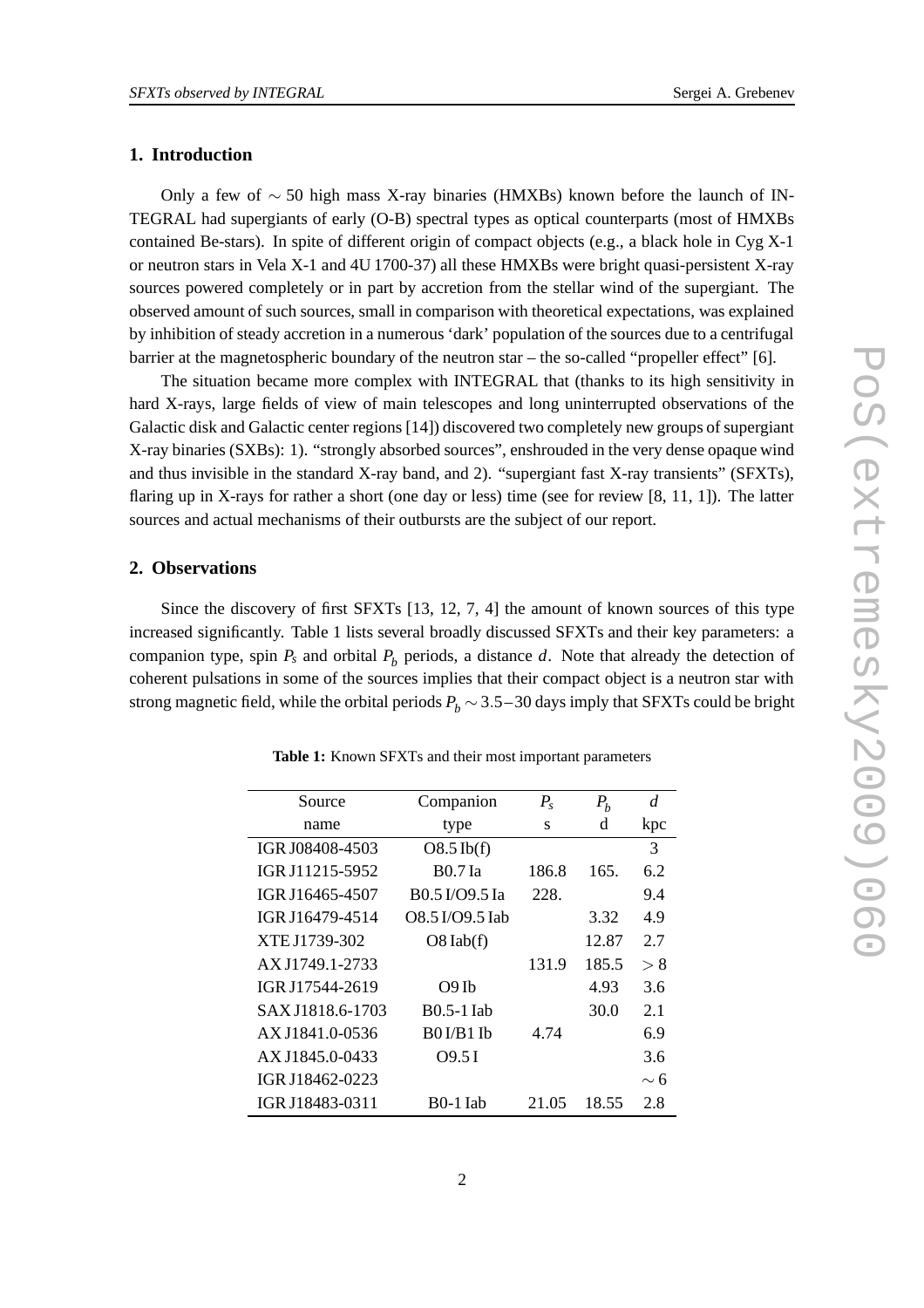

**Figure 1:** IBIS/ISGRI 20-60 keV light curves measured in 2003-2004 during first detected outbursts of 6 most reliable SFXTs (epoch '0" corresponds to UT 2003, August 10.4505 and 27.0495 for IGR J16479-4514 and XTE J1739-302, September 9.4695, 9.5895 and 17.2695 for SAX J1818.6-1703, AX J1749.1-2733 and IGR J17544-2619, and 2004, September 7.4103 for IGR J16465-4507). Points in the central  $(\pm 0.5 \text{ day})$  part of the curves are given with better temporal resolution ( $\sim 10^3$  s) and connected with a solid line (for clarity).

sources of persistent X-ray emission  $L_X \sim 2.3 \times 10^{36} P_*^{-4/3} m_* v_*^{-4}$  erg s<sup>-1</sup> due to accretion from the dense stellar wind (in the case of circular orbits and without centrifugal inhibition of accretion). Here  $\dot{m}_* = \dot{M}_w / 10^{-5} M_\odot \text{ yr}^{-1}$  and  $v_* = v_w / 10^3 \text{ km s}^{-1}$  are the wind ejection rate and velocity,  $P_* = P_b / 10$  days. We assume that mass and radius of the neutron star  $M_1 = 1.4 M_{\odot}$ ,  $R_1 = 10$  km.

Fig. 1 shows the light curves from 6 SFXTs of the list measured with the IBIS/ISGRI instrument on board INTEGRAL during their first X-ray outbursts. Most of the curves demonstrate strong flaring activity of the sources and have rather short details in profile, although the curve of AX J1749.1-2733 is sufficiently smooth. The intensity of sources rises by 4–5 orders of magnitude during a very short time. Each outburst lasts for about 1 day in total. Such a duration is the main distinctive feature of SFXTs. The only exception is IGRJ11215-5952 with the outbursts lasted for  $\sim$  5 days, but this source may be non-typical and flare up when its compact object approaches the perigee [10]. Other SFXTs have rather long intervals of recurrence (months or years) significantly exceeding their orbital periods. Many SFXTs do not show any regularity in the outbursts at all.

The short life-time does not allow SFXTs to form an accretion disk with a size comparable with the binary separation. It is obvious that the outbursts are connected with some type of instable accretion from the wind of an optical star. However, accretion from the wind occurs on a free-fall timescale which is usually much shorter  $(< 10<sup>3</sup>$  s) than the characteristic life-time of SFXTs.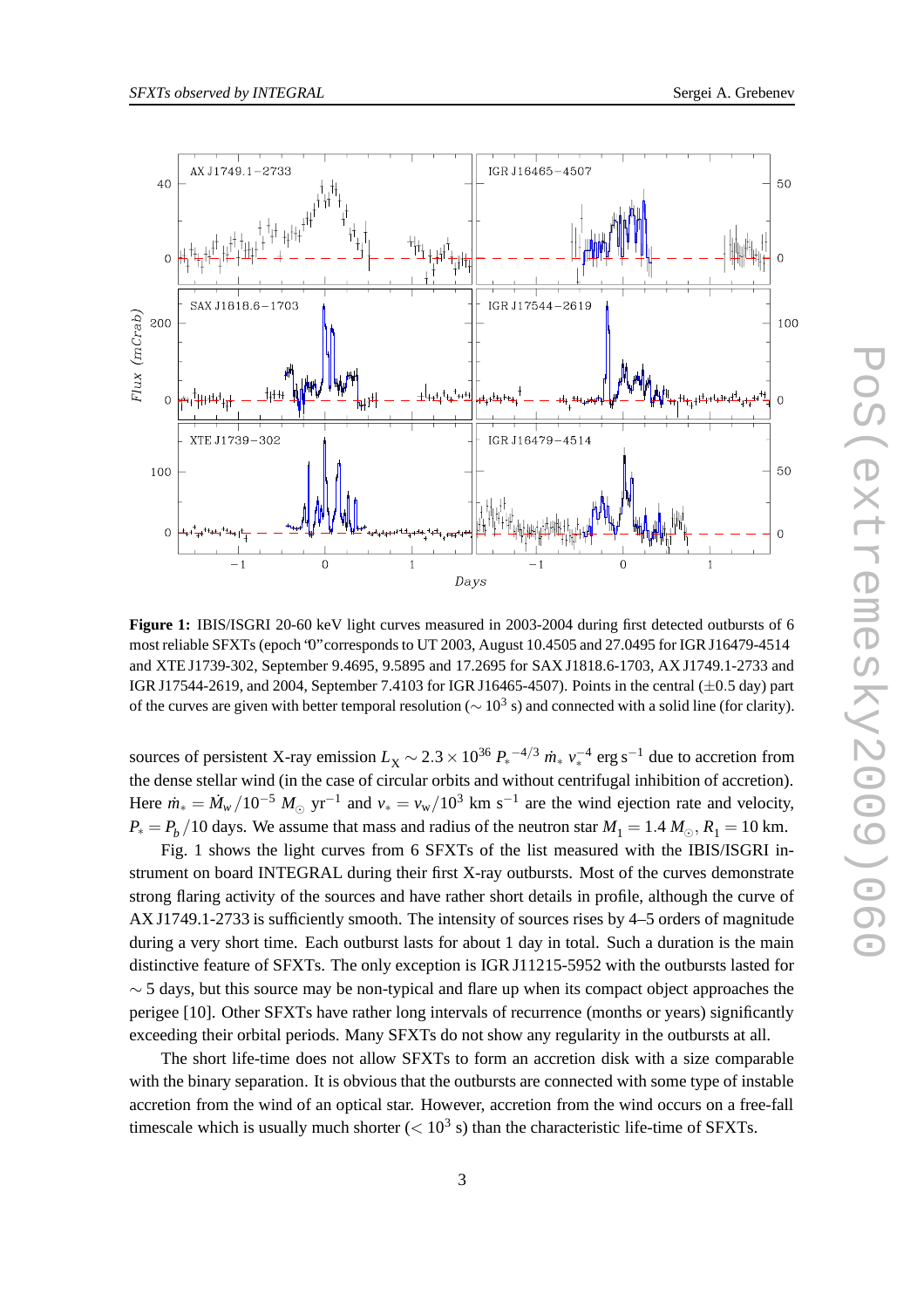The X-ray emission of SFXTs is characterized by a hard spectrum extending to 15–200 keV. Being approximated by an optically thin thermal bremsstrahlung it leads to the temperatures *kT* ∼ 10−30 keV. The spectra of 6 SFXTs measured with IBIS/ISGRI during their outbursts in 2003-2004 are shown in Fig. 2 together with their best-fit approximation. Such spectra are typical for accreting neutron stars. To illustrate this point we show in Fig. 3 the hard X-ray spectra of 2 bright SXBs, Cyg X-1 (which harbours a black hole) and 4U 1700-37 (harbours a neutron star). We compare them with that of SAX J1818.6-1703. The spectrum of Cyg X-1 is obviously the hardest one ( $kT \sim$ 75 keV). The spectra of two other sources are much softer and similar to each other if not identical.

### **3. Models**

There were four models proposed to explain peculiar properties of SFXTs and their outbursts:

- the Be-type model assuming a very elliptical orbit for the binary, the outbursts are triggered at the moments when a compact object travels through its periastron [1, 10],
- the highly structured (clumpy) stellar wind from the supergiant, the outburst begins due to swallowing of one of the clumps of dense matter from the wind [7, 9],
- overcoming of a centrifugal barrier at the magnetospheric boundary of the neutron star which stops steady accretion onto its surface (the "propeller effect" [6]), the overcoming may occur due to even small increase in the wind local density or decrease in the wind velocity [5],
- overcoming of a magnetic barrier of the neutron star which could stop steady accretion onto its surface if the magnetic field of the neutron star  $> 10^{14}$  G and its spin period  $> 10^4$  s [3].

The first effect is responsible for observed activity of IGR J11215-5952 [10]. Taking into account that the  $P_s$  and  $P_b$  periods of AX J1749.1-2733 are close to those of IGR J11215-5952 and that its light-curve differs from the curves of other SFXTs in Fig. 1, we can suggest that this source also is a representative of Be-type SFXTs. For other SFXTs the eccentricity *e* seems to be too close to 1 to explain the high  $\sim$  100 ratio between the recurrence interval of outbursts and their duration.

In the clumpy wind model the contrast  $\xi$  of the gas density in clumps relatively to the average density should be of  $\sim 10^4$  to explain the X-ray luminosity ratio between outburst and quiescent states of SFXTs. It is difficult to believe that such dense clumps can exist in the hot wind of OB supergiants. But even if they exist the compact object should intersect and swallow them on a time scale of  $a \xi^{-1/3} v_w^{-1} \sim 10^3$  s that is much shorter than the life-time of SFXTs. Here *a* is the binary separation,  $a = [G(M_1 + M_2)]^{1/3} (P_b/2\pi)^{2/3} \simeq 62 P_* R_{\odot}$ , and  $M_2 \simeq 30 M_{\odot}$  is the companion mass.

Two latter models of the list can explain the outburst/quiescence luminosity ratio with ease. They assume that a compact object in SFXTsis a neutron star with sufficiently strong magnetic field  $H = 10^{12} h_{\ast}$  G. We have already shown that this is really the case. The magnetic inhibition regime takes place when the accretion radius of the neutron star  $R_a = 2GM_1/v_w^2 \simeq 0.54 v_*^{-2} R_\odot$  is smaller than its magnetospheric radius  $R_m = [0.5H^2R_1^6/\dot{M}/(2GM_1)^{1/2}]^{2/7} \simeq 0.0066\,h_*^{4/7}v_*^{8/7}P_*^{8/21}\dot{m}_*^{-2/7}R_\odot$ where  $\dot{M} = 0.25(R_a/a)^2 \dot{M}_w \simeq 1.9 \times 10^{-10} v_*^{-4} P_*^{-4/3} \dot{m}_* M_{\odot} \text{yr}^{-1}$  is the accretion rate. This regime works when *H* is in the magnetar range  $> 10^{14}$  G that is unlikely for SFXTs [3].

The propeller regime takes place when  $R_m$  exceeds the corotation radius of the neutron star  $R_c = (GM_1/\Omega^2)^{1/3} \simeq 0.0024 P_s^{2/3} R_\odot$  remaining smaller than  $R_a$  ( $R_c < R_m < R_a$ ). The magnetospheric radius depends on accretion rate (or the stellar wind local density and velocity), so if *R<sup>c</sup>*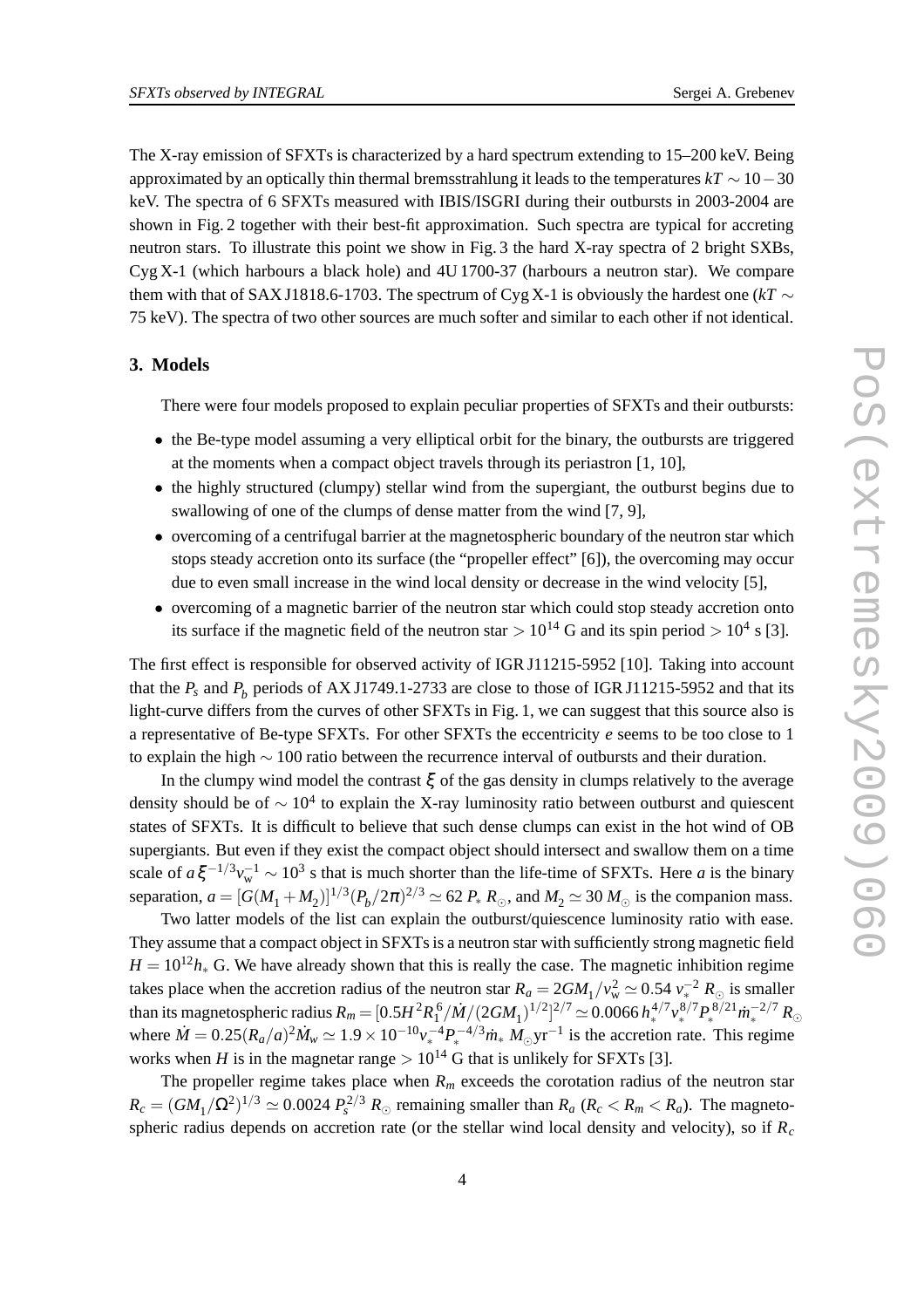



**Figure 2:** Hard X-ray spectra of 6 SFXTs (the same as in Fig. 1) and their approximation with thermal bremsstrahlung. The spectra were obtained with IBIS/ISGRI in 2003-2004 during the first detected outbursts of the sources. The best-fit temperature  $kT = 37.5 \pm 6.3$  keV (IGR J16479-4514),  $32.5 \pm 3.1$  keV  $(AX J1749.1-2733), 28.8 \pm 1.7 \text{ keV}$   $(SAX J1818.6-1703), 24.0 \pm 4.3 \text{ keV}$   $(IGR J16465-4507), 22.4 \pm 1.4$ keV (XTE J1739-302), 10.9±0.8 keV (IGR J17544-2619).

**Figure 3:** IBIS/ISGRI spectra of two persistent SXBs, Cyg X-1 (measured on June 8, 2003, during the intermediate state) and 4U 1700-37 (measured on September 12, 2003), in comparison with that of SAX J1818.6- 1703. Dotted lines show the approximation of these spectra with thermal bremsstrahlung,  $kT = 75.4 \pm 0.9$ keV for Cyg X-1,  $30.6 \pm 0.5$  keV for 4U 1700-37 and  $28.8 \pm .7$  keV for SAX J1818.6-1703.

**Figure 4:** *P<sup>s</sup>* − *P<sup>b</sup>* diagram for HMXBs. Different colours show SFXTs, disk-fed (SGD) and wind-fed (SGW) supergiant binaries, and Be-transients (BeT). The red line indicates  $P_b$  at which the supergiant with  $R = 20R_{\odot}$  and  $M = 22M_{\odot}$  fills its Roche lobe, blue lines –  $P_s$  below which the centrifugal barrier inhibits quasi-spherical accretion from the stellar wind (for  $H = 10^{11}$  and  $10^{12}$  G,  $v_w = 800$  km s<sup>-1</sup>).